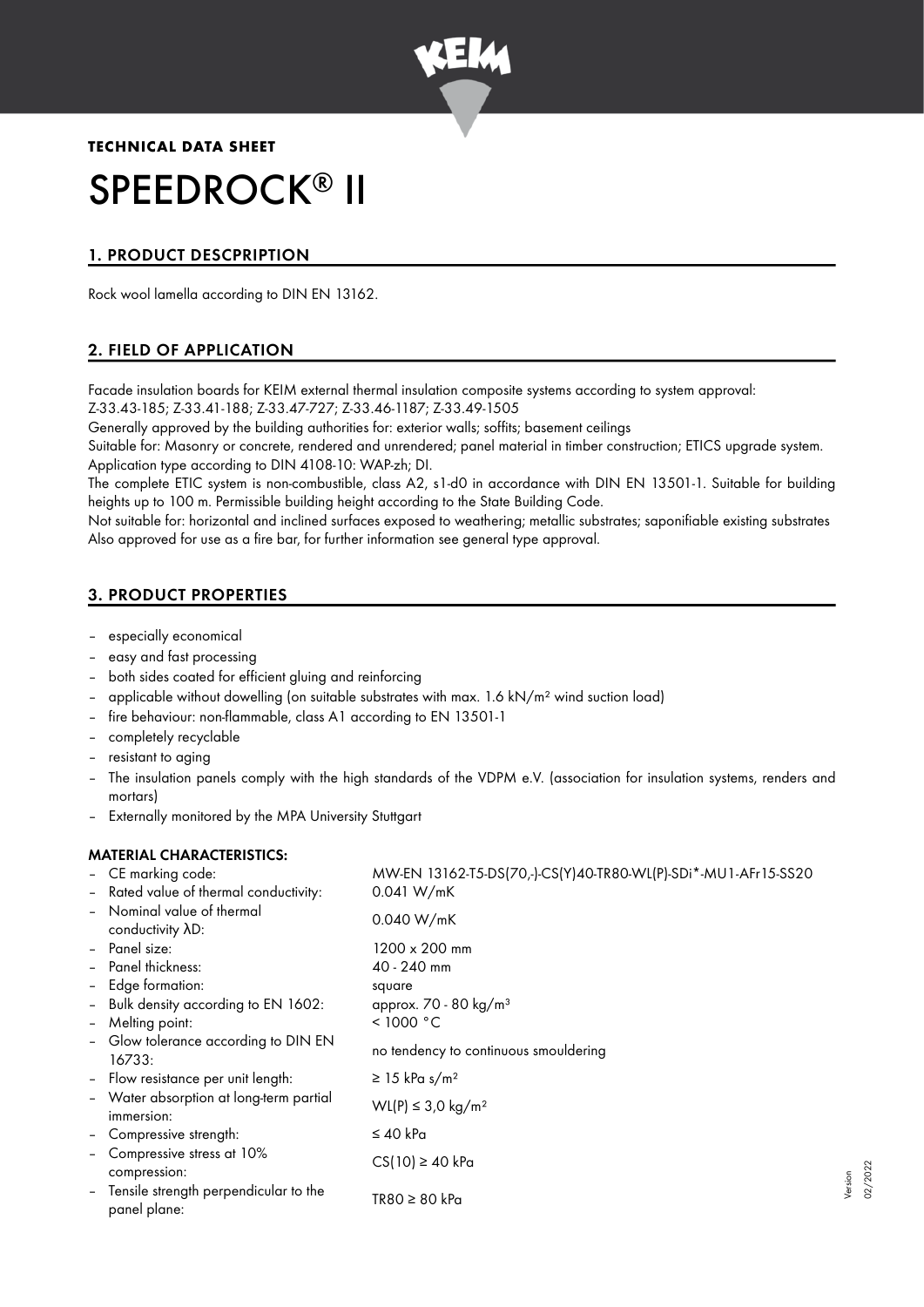– Colour shade: yellow-brown

## 4. APPLICATION INSTRUCTIONS

#### SUBSTRATE PREPARATION:

The substrate must be strong, dry, clean, sound and free from adhesion-reducing residues. The permanent compatibility of any existing coatings with the adhesive mortar must be examined by an expert. Unevenness of up to 1 cm/m may be bridged. Larger unevenness must be mechanically levelled or by applying a render in accordance with DIN EN 998-1. Strongly sanding or unevenly absorbent surfaces should be primed with Indulaqua primer. Observe the Technical Data Sheet of the primer with regard to execution and dilution. The insulation panel may also be used as a basement ceiling insulation panel: Rusty steel beams or damp areas must not be covered with insulation until the cause itself has been properly remedied.

#### APPLICATION:

Cut to size using an insulation knife or a suitable insulation saw.

#### GLUING:

The insulation panels are butted tightly and glued in a bond from bottom to top. Apply the appropriate adhesive mortar to the insulation panels using the bead-and-dot method or over the entire surface. Push the boards into place. At the edges of the building, the insulation panels are glued offset For full-surface gluing, apply the system-specific adhesive mortar to the insulation panels and, if necessary, to the substrate using a 10 mm toothed trowel. Immediately float the insulation panels into the fresh mortar bed with slight pressure. The adhesive mortar may also be applied partially to the substrate. In this case at least 50% of the substrate must be covered with adhesive beads. The adhesive beads must be at least 5 cm wide and at least 1 cm thick in the center and must not exceed the center distance of 10 cm. The rock wool insulation panel must be immediately floated into the fresh adhesive mortar to achieve full-surface bonding. Closing of unavoidable defects and joints up to 5 mm wide with Iso Top Thermfoam B1 is permissible. General instruction with regard to gluing: Do not apply adhesive to the panel joints. Do not create an insulation panel joint over a joint in the substrate underneath. The insulation panel may also be used on soffits: Bridging of expansion joints and two-layer installation on ceiling undersides is not permitted. The insulation panel may also be used as a basement ceiling insulation panel: Apply Pulverkleber-90 with a notched trowel ≥ 10 mm to the full surface of the insulation panel, alternatively to the substrate, using the comb-bed method, and then float it into the adhesive bed with slight pressure. For full-surface bonding, it is recommended to apply adhesive mortar to both the insulation panel and the substrate (floating-buttering method). The insulation panels must be applied tightly to the substrate, cavities are not permissible.

#### DOWELING:

Check the adhesion of the insulation panels after at least 3 days. Insulation panels that are not bonded or damaged must be replaced. Anchoring is carried out in glued and dowelled ETIC systems with generally approved ETICS fasteners according to DIN EN 1991-1-4/NA. The required fastener quantity depends on the building height and the respective wind zone in which the object is located. In only glued ETIC systems, constructive anchoring with suitable ETICS anchors is permissible. For further information, please refer to our ETICS Technical Guide, Chapter #8, ETICS Wind Suction Loads. The insulation panel may also be used on soffits: Anchoring is carried out through the mesh with generally approved ETICS fasteners according to DIN EN 1991-1-4/NA. The required dowel quantity depends on the building height and the respective wind zone in which the object is located. The insulation panel may also be used as a basement ceiling insulation panel: Without fire protection requirements: The insulation panels may only be glued to new substrates up to a maximum weight per unit area of 15 kg/m<sup>2</sup> (including any final coating). In the case of insufficiently load-bearing substrates (old substrates) or if the permissible weight per unit area is exceeded, dowelling is carried out using ETICS anchors approved by the general building authorities or by the European authorities. Minimum number of anchors: 2 anchors per insulation board cut. With fire protection requirements: If necessary, dowel with the basement ceiling insulation screw DDS-Z and the basement ceiling insulation washer DDT.

#### REINFORCEMENT:

After a sufficient setting time of the adhesive, apply the mixed, system-specific reinforcing mortar evenly to the insulation panels, preferably with a 10 mm toothed trowel. Embed the system-specific Glasfaser-Gittermatte (glass fibre mesh), overlap the edges by 10 cm and fill wet-in-wet with system-specific reinforcing mortar. The system-specific Glasfaser-Gittermatte should be embedded in the middle (layer thicknesses up to 6 mm) or in the upper third (layer thicknesses from 6 mm). should be embedded in the middle (layer thicknesses up to 6 mm) or in the upper third (layer thicknesses from 6 mm). 5<br>Thickness of the reinforcement layer should be max. 3 - 15 mm. The insulation panel may also be used as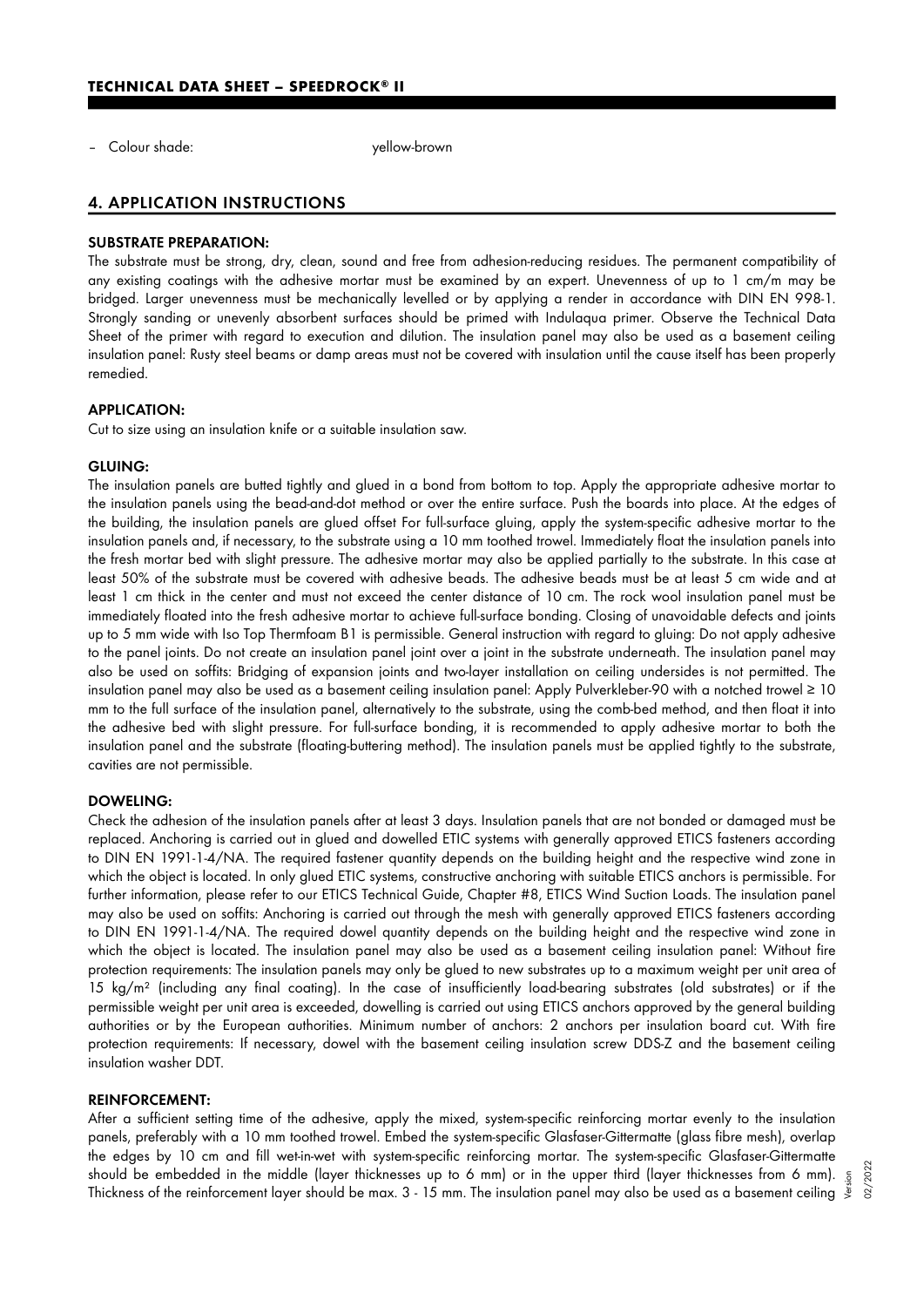insulation panel: After a sufficient setting time of the adhesive, apply the mixed, system-specific reinforcing mortar evenly to the insulation panels, preferably with a 10 mm toothed trowel. Place the Glasfaser-Gittermatte (mesh), overlap edges by 10 cm and fill wet-in-wet with system-specific reinforcing mortar. The system-specific Glasfaser-Gittermatte (mesh) should be embedded in the middle. Layer thickness of the reinforcement approx. 5 mm.

Notes on the installation of field boundary joints for insulation board thicknesses < 200 mm:

The field sizes without expansion joints are 9 m x 9 m or 80 m<sup>2</sup> for thick-layer systems (underlay + finishing coat = total plaster thickness 10 mm). The field sizes without expansion joints are 50 m x 25 m for thin-layer systems (undercoat + finishing coat = total plaster thickness s 10 mm).

| <b>Panel thickness</b><br>[mm] | Dynamic stiffness s'<br>[MN/m <sup>3</sup> ] | $m2$ per<br>bundle | $m2$ per<br>pallet | <b>Bundle per</b><br>pallet |
|--------------------------------|----------------------------------------------|--------------------|--------------------|-----------------------------|
| 40                             | 120                                          | 2.88               | 28.80              | 10                          |
| 50                             | 120                                          | 1.92               | 23.04              | $12 \,$                     |
| 60                             | 100                                          | 1.92               | 19.20              | 10                          |
| 80                             | 100                                          | 1.44               | 14.40              | 10                          |
| 100                            | 100                                          | 0.96               | 11.52              | 12                          |
| 120                            | 80                                           | 0.96               | 9.60               | 10                          |
| 140                            | 80                                           | 0.96               | 7.68               | 8                           |
| 160                            | 80                                           | 0.96               | 5.76               | 6                           |
| 180                            | 60                                           | 0.96               | 5.76               | 6                           |
| 200                            | 60                                           | 0.96               | 5.76               | 6                           |
| 220                            | 40                                           | 0.48               | 4.80               | $10$                        |
| 240                            | 40                                           | 0.48               | 3.84               | 8                           |

## 5. PACKAGING / TECHNICAL DATA

## PACKAGING / TECHNICAL DATA ADDITIONAL INFORMATION:

Other board thicknesses on request

## 6. STORAGE

| max. storage time       | <b>Storage conditions</b>         |  |  |
|-------------------------|-----------------------------------|--|--|
| no maximum storage time | drv<br>protect against weathering |  |  |

## STORAGE INFORMATION:

Please note max. stacking height of 2 m. Transport packaging is not sufficient weather protection.

## 7. DISPOSAL

EC WASTE CODE:

Waste code: 17 06 04